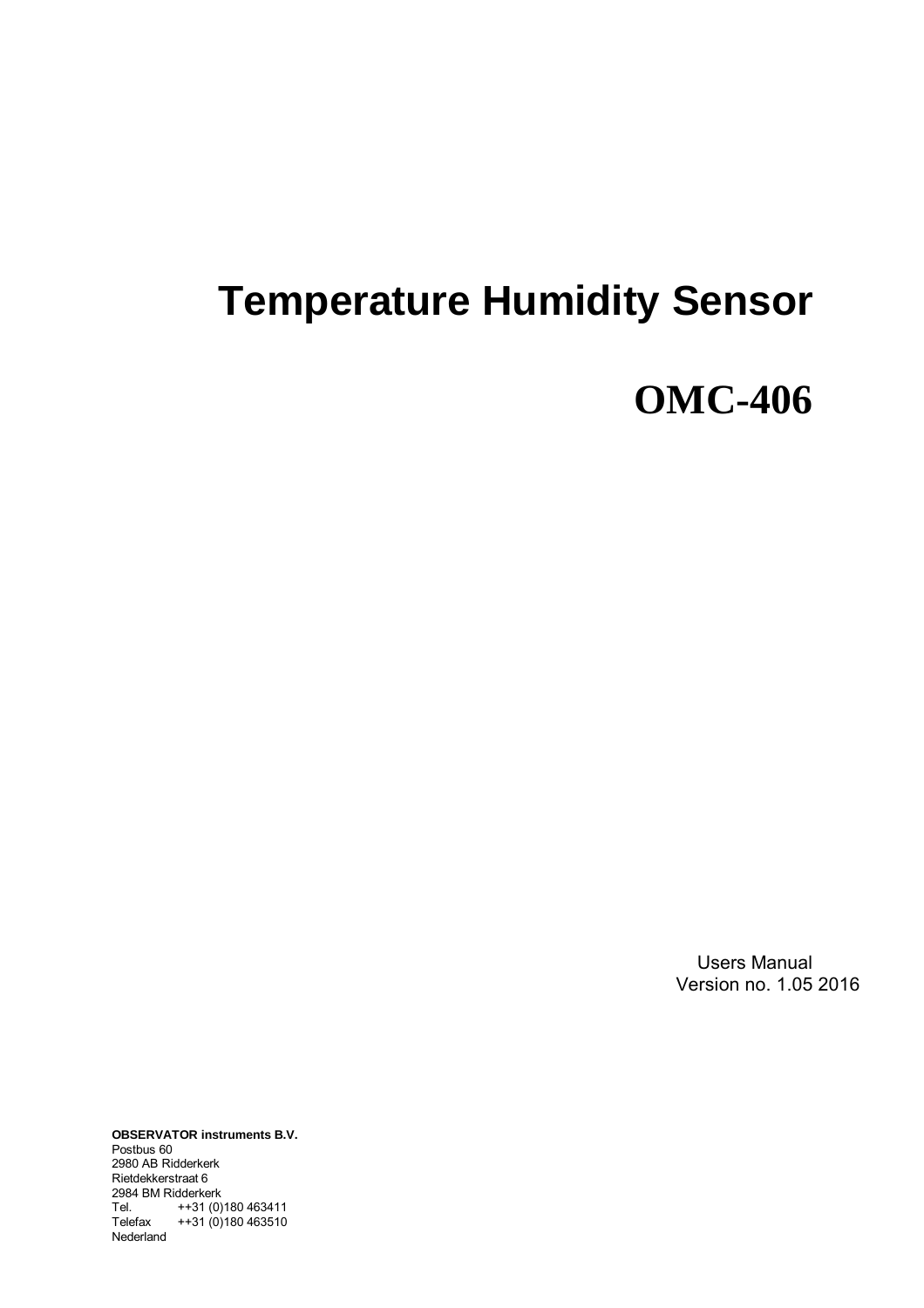

### Contents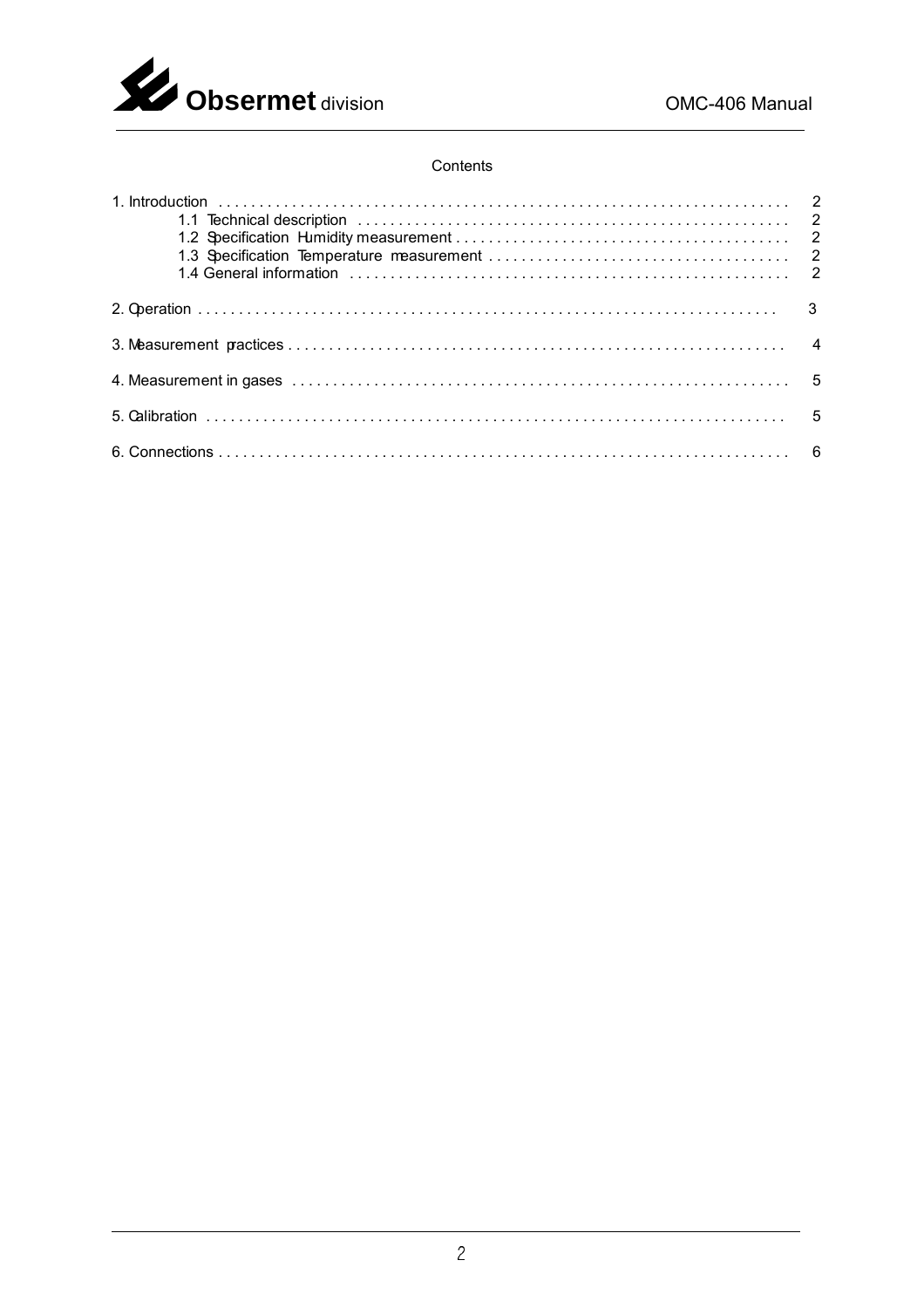

#### 1. Introduction

The air temperature and hum idity probe OM C-406 provides accurate and prec ise measurements of humidity and temperature. A dvancements in s ensor and i ntegrated c ircuit t echnology has m ade it possible to achieve outstanding performance from a hand-hel d probe. Through the use of the probe and by proper application of basic procedures when obtaining humidity measurements the date will be reliable and dependable.

#### 1.1 Technical description

The humidity s ensor us ed i n t he OM C-406 i s a s olid s tate dev ice w hich c hanges i ts el ectrical characteristics at extremely small changes in hum idity. These changes are det ected, I inearized and amplified as an anal og-output by uni que el ectronic c ircuitry s pecifically des igned f or m aximum performance. The temperature sensing system also uses integrated circuit technology in combination with an accurate temperature element (PT-100) to produce high quality data.

#### 1.2 Specification Humidity measurement

|                                                           |                           | 医室外的 |        |              |
|-----------------------------------------------------------|---------------------------|------|--------|--------------|
|                                                           |                           |      |        |              |
| Accuracy a 22 deg.C   < ± 2%RH in reference b calibration |                           |      | `∆⊺ ^∆ |              |
|                                                           |                           |      |        |              |
|                                                           |                           |      |        |              |
| Hysteresis for a 4 hour gycle $\dots\dots\dots$   < 1 %RH |                           |      | Ĕ      |              |
| Time Constant a $25\%$ C    < 10 sec.                     |                           |      |        |              |
|                                                           |                           |      |        |              |
|                                                           |                           |      |        |              |
|                                                           |                           |      | v      |              |
|                                                           |                           |      |        |              |
| 1.3 Specification Temperature measurement                 |                           |      |        |              |
|                                                           |                           |      |        |              |
|                                                           |                           |      |        |              |
|                                                           |                           |      |        |              |
|                                                           |                           |      |        |              |
|                                                           | 01 deg.C, long term stab. |      |        |              |
|                                                           |                           |      |        |              |
| Time constant  It 09 air 10 sec.                          |                           |      |        |              |
|                                                           |                           |      |        |              |
|                                                           |                           |      |        | <b>MNS92</b> |
|                                                           |                           |      |        |              |
|                                                           |                           |      |        |              |
| 1.4 General information                                   |                           |      |        |              |
|                                                           |                           |      |        |              |
|                                                           |                           |      |        |              |
| Protection of the Sensors    Wire mess Filter             |                           |      |        |              |
|                                                           |                           |      |        |              |
|                                                           |                           |      |        |              |
|                                                           |                           |      |        |              |
|                                                           |                           |      |        |              |
|                                                           |                           |      |        |              |
| Technical modifications reserved.                         |                           |      |        |              |
|                                                           |                           |      |        |              |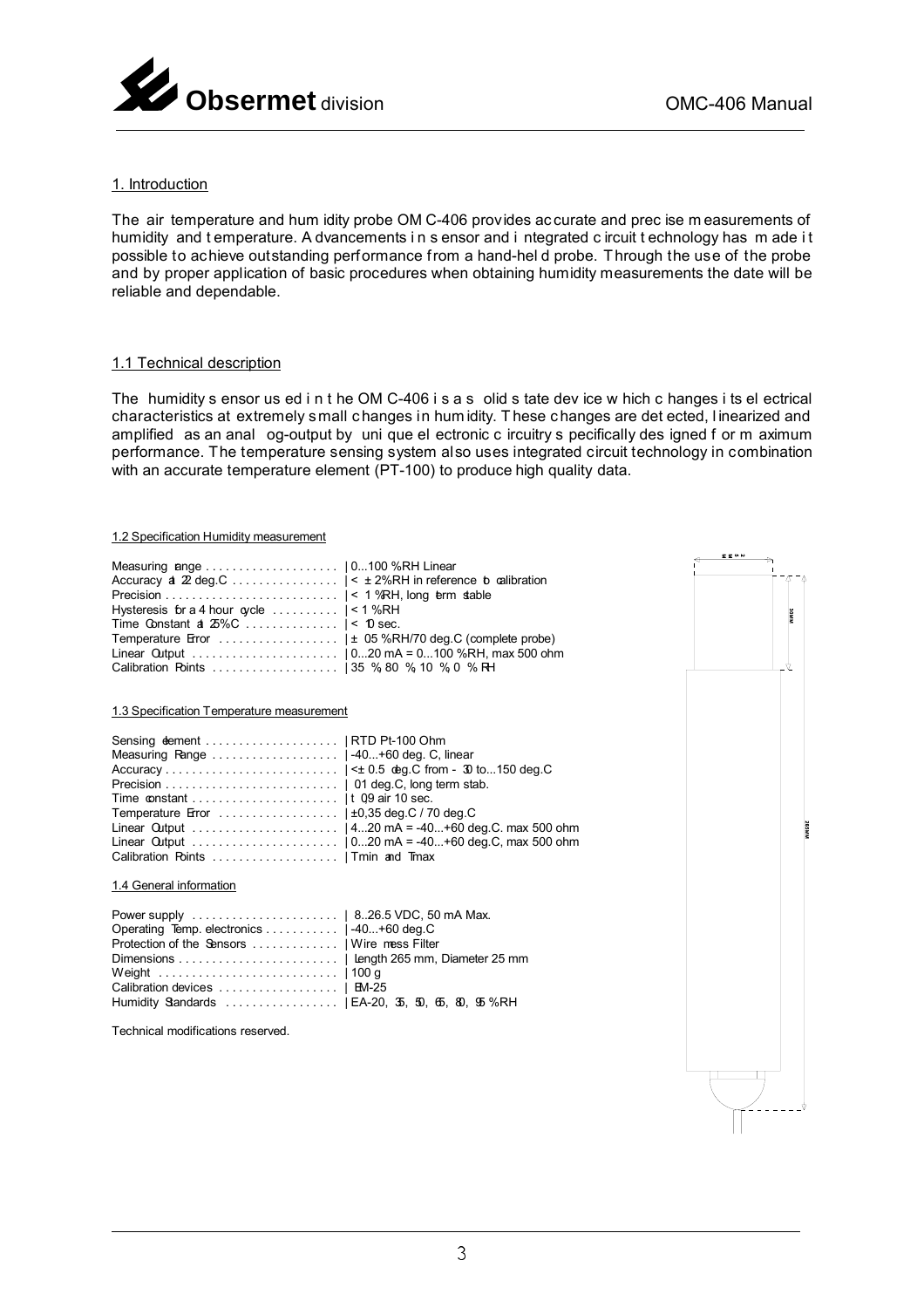

# 2. Operation

**ATTENTION:** Using a supply voltage other than the specified voltage and/or overloading the outputs may damage the instrument and result in erroneous readings.

Connect the probe with a 4 core cable to the DCU or any other device. The four core cable is used for supply (2 c ores) and t he s ignal l ines t emperature and hum idity. S ystem i s i mmediately ready f or measurement.

#### 3. Measurement practices

The probes is carefully calibrated before delivery. Therefore is not necessary to check the calibration of new probe's. After switching-on the probe is ready. Accuracy and reliability of measurement depend o n how well the sensing elements and the entire assembly are in equilibrium with the surrounding.

**ATTENTION:** Before a correct reading can be done, the probe and the medium to be measured must be at the s ame temperature and in equilibrium with the humidity. At 50% RH a temperature differenc e of 1 degree celsius results in an error of +/- 3% RH.

The time required for the sensing to get in equilibrium with the product to be measured can vary from 1 to 30 minutes depending on:

- 1 difference in humidity and temperature between product and probe at the beginning
- 2 stability of the parameters during the adaption time
- 3 the speed at w hich w ater v apor c an be i nterchanged bet ween s ensing el ement and t he ambient.

For accurate measurements following practices should be followed:

- 1 Keep t he produc t and t he probe i n an area w here t here i s no ai r draught s or heat ing/air condition cycling.
- 2 Avoid having the product or probe i n s unlight. This produces temperature variation, thereby infecting the humidity measurement.
- 3 Avoid making any measurements where there are water sprays, steam sprays, dripping water etc.
- 4 Do not use probes in dusty/dirty environments unless equipped with proper dust filters.
- 5 Never clean out the dust filter using pressurized air.
- 6 Never place your hand directly over the sensing element to see response time and then place the probe in the product, expecting quick equilibrium. This practice produces a new condition for the probe and equilibrium can take longer.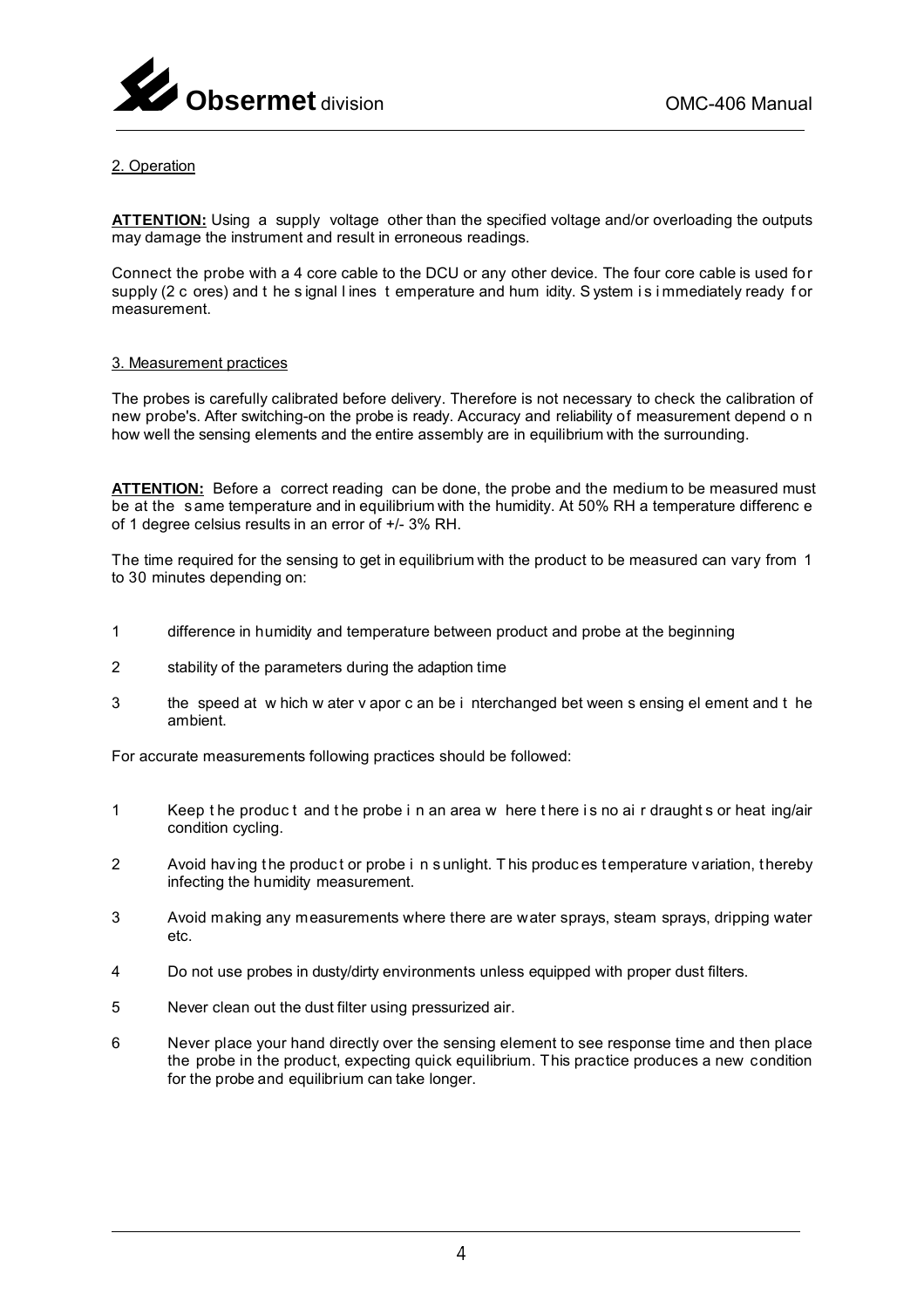

element and/or in the assembly. Condensation does not damage the probe and does not change the ์<br>เด A displayed value above 100% (150% typical) may be an i ndication f or condensation in the sensing calibration. The probe can be restored by drying in a light airflow like 1m/sec. This drying period of 2-4 hours can be reduced by slightly heating the airflow up to 40 or 50 deg.C.

In presence of pollutants consult OBSERMET.

## 4. Measurement in gases

The probe OMC-406 is designed for measurement in gases. Because the heat transfer between gase s and solids is very slow the probe was designed with very little mass to speed up the time constant. The OMC-406 probe can be used in still or m oving air. Adaption to the environment is 4 times faster in air with a movement of 1 m sec. as oppos ed to a m easurement in s till air. The sensor c an operate satisfactorily in air m ovements up t o 10 m/sec. As m entioned in item 6 of "measurement practices", never place your hand over the sensor. The sensors are fast responding units and the best manner to observe response is by placement into the product.

## 5. Calibration

The OMC-406 probe is carefully calibrated prior to shipment. We recommend to recalibrate once a year.

Please contact our lab whenever recalibration is required.